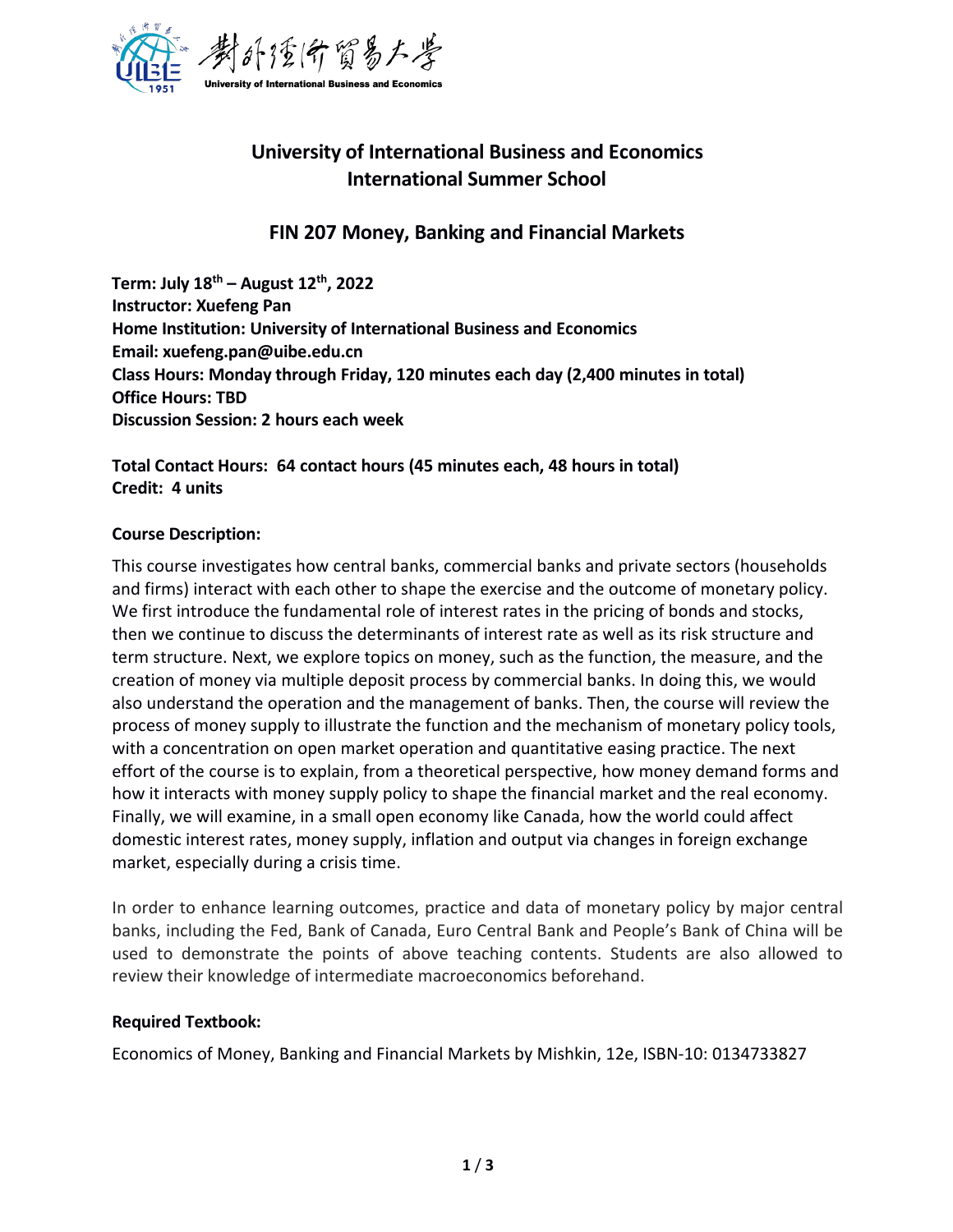

# **Grading Policy:**

Your class grading will be based on your homework, quizzes and the final exams, with the following weights and scale:

1) Homework: 20%

2) Four Quizzes: 10 % each, 40% in total

3) Final Exam: 40%

|    | 90-100    |        | 72-74    |
|----|-----------|--------|----------|
| А- | 85-89     |        | 68-71    |
| B+ | 82-84     | $\sim$ | 64-67    |
| D  | 78-81     |        | 60-63    |
| В- | $75 - 77$ |        | below 60 |

Note 1: There is NO make-up quiz and/or exam for ANY reason. If you miss any quiz for any reason, the weight of that quiz will automatically enter your final exam.

#### **Quizzes:**

There is a total of four weekly quizzes. The purpose of quizzes is to keep you updated about lecture materials and to help you study for the final exam.Quiz questions will closely follow lecture materials and will be reflected in the final exam, though not in the same form.

#### **Important Dates:**

July 18, 2022: First Class August 12, 2022: Final Exam

## **Ground Rules:**

Free discussion of lecture topics is encouraged. If you have any questions, please feel free to ask. It is your responsibility to follow any announcements made during the class and/or via emails.

#### **Course Schedule:**

This is a tentative schedule of the class. The instructor may adjust the schedule and topics based on the progress of lecturing and the difficulties of topics.

| Week 1:                      | Lecture 1 | Chapter 1 Why Study Money, Banking and Financial Markets?      |  |
|------------------------------|-----------|----------------------------------------------------------------|--|
| Introducing                  | Lecture 2 | Chapter 2 An Overview of the Financial System                  |  |
| Money, Interest              | Lecture 3 | Chapter 4 The Meaning of Interest Rate                         |  |
| Rate and Financial<br>Market | Lecture 4 | Chapter 7 The Stock Market and the Efficient Market Hypothesis |  |
|                              | Lecture 5 | Chapter 5 The Behavior of Interest Rate                        |  |
| Week 2:                      | Lecture 6 | Chapter 6 The Risk and Term Structure of Interest Rate         |  |
| <b>Exploring Interest</b>    | Lecture 7 | Chapter 8 An Economic Analysis of Financial Structure          |  |